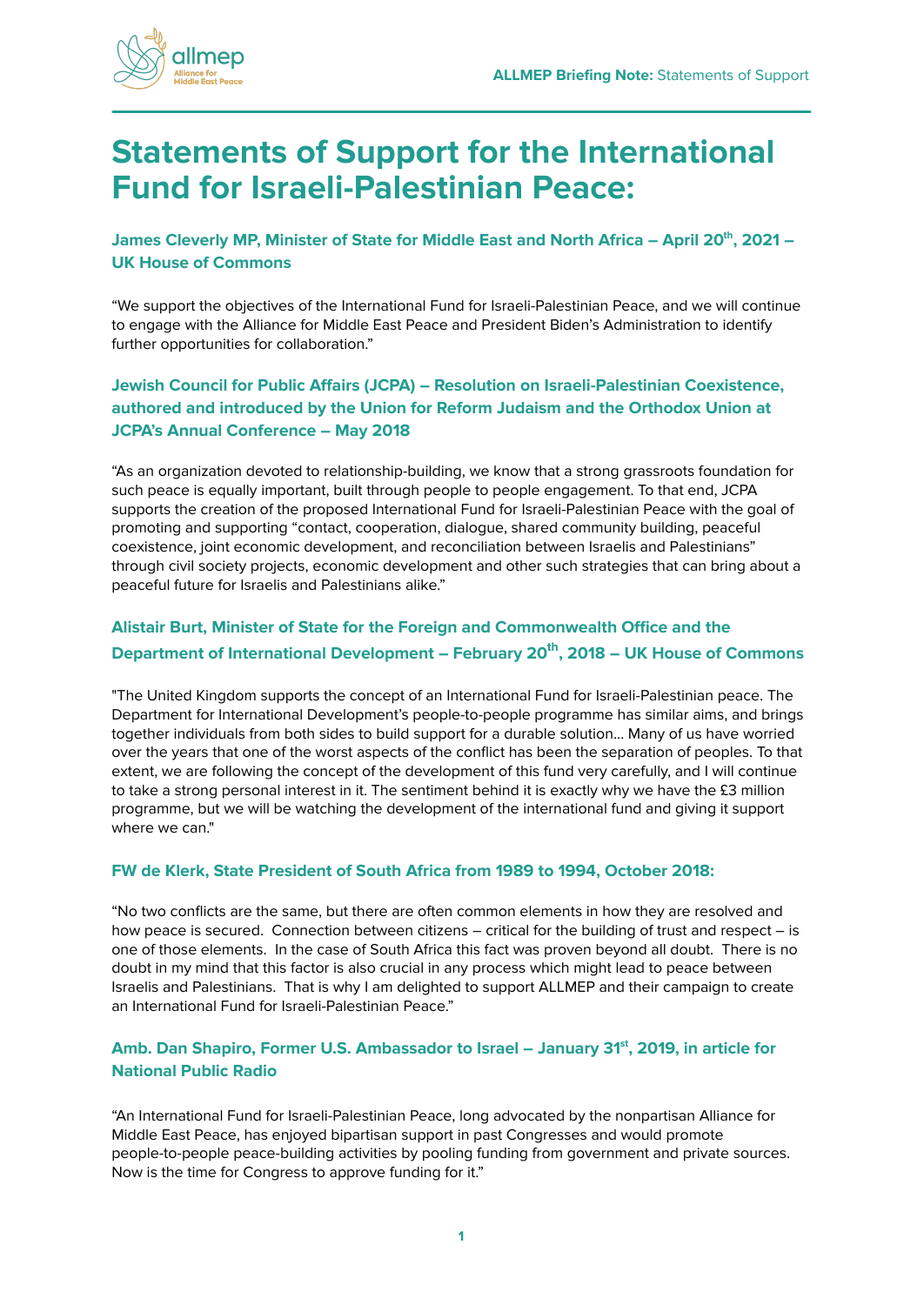

## **Jason Isaacson, Director of Government and International Affairs, American Jewish Committee – July 31 st , 2017 – Letter to Members of the House of Representatives**

"On behalf of AJC, the global Jewish advocacy organization, I write today to ask you to support H.R.1221, the International Fund for Israeli-Palestinian Peace Authorization Act of 2017. This bill, introduced by Representatives Fortenberry and Crowley, urges the President to work with Israel, the Palestinian Authority, and the international community to establish a "a non-political, mutually acceptable International Fund to promote and support contact, cooperation, dialogue, shared community building, peaceful coexistence, joint economic development, and reconciliation between Israelis and Palestinians."

"AJC supports a two-state solution reached through direct negotiations between the Israeli government and the Palestinian Authority. Furthermore, AJC believes that in order to create a safe and secure Israel, as well as an independent, democratic, and non-militarized Palestinian state, United States engagement with, and aid to, regional partners and initiatives is essential."

"In the absence of direct negotiations between Israel and the Palestinian Authority, a near-term resolution of the Israeli-Palestinian conflict appears remote. Although political efforts toward a two-state solution are at a standstill, civil society can still take active steps to promote peace. Initiatives such as H.R.1221 provide an opportunity for the United States to further contribute to peace-building between Israelis and Palestinians on the people-to-people level."

"While the quest for Israeli-Palestinian peace is dependent on a variety of factors, including the volatile and uncertain political realities of the region, the grassroots activities and exchanges between Israelis and Palestinians facilitated by the fund created by H.R.1221 could improve stability and promote future reconciliation."

# **Jonathan Powell, Chief Negotiator on the Northern Irish Peace Process and Former Chief of Staff to Prime Minister Tony Blair – July 12 th , 2017 – BICOM Report Preface**

"Ned Lazarus' comprehensive study, based on his experience as both an accomplished practitioner and a leading scholar of Israeli-Palestinian peacebuilding, is the most detailed evaluation we have to date of what works and why. It complements the Quartet's recommendations by detailing the past and present of Israeli-Palestinian peacebuilding, and concludes with recommendations for broadening and deepening the impact of this essential work in the future. The report makes a persuasive case for the UK government to support efforts already underway to establish an International Fund for Israel-Palestine to "scale up" Israeli-Palestinian civil society trust building. By following the successful precedent of the International Fund for Ireland, the proposed new Fund would provide a consistent, sustainable and transparent funding source equipped to bring to scale the successful models and the best practices discussed here by Lazarus."

# **Nickolay Mladenov, United Nations Special Coordinator for the Middle East Peace Process – February 20 th , 2018 – Statement to the United Nations Security Council:**

"I also hope that we will be able to look beyond the closed, dark negotiating rooms that are currently empty of diplomats and politicians, to see that there are Israeli and Palestinian advocates for peace working tirelessly to promote change: civil society organizations; youth and women's groups; religious and community leaders – they all have a critical role to play and must be supported and allowed to express their views freely. We rarely discuss their role, we don't speak often enough of the challenges they face, but their efforts must be recognized and supported."

## **Stephen Crabb MP (Chairman of Conservative Friends of Israel) and Steve McCabe MP (Chairman of Labour Friends of Israel), in joint op-ed in The Times, March 30 th , 2021:**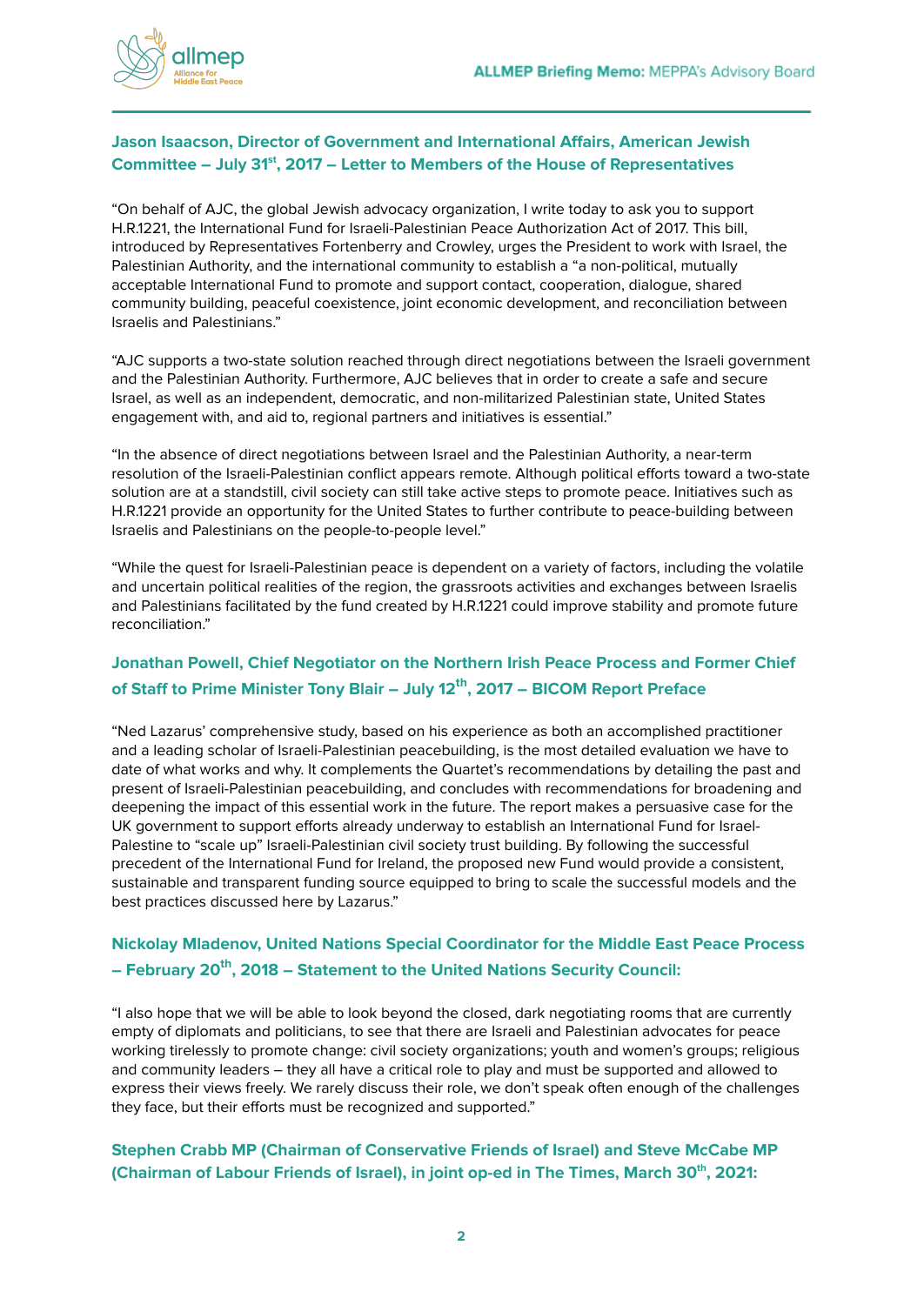

"The inspiration for the international fund — which has been promoted by the sector-leading Alliance for Middle East Peace and championed here in the UK by both Conservative and Labour parliamentarians — lies rather closer to home. During the darkest days of The Troubles in the mid-1980s, the new [International](https://www.internationalfundforireland.com) Fund for Ireland began investing in peace-building work in Northern Ireland. Those projects provided the civic society foundations upon which the Good Friday Agreement was later built and helped establish a reservoir of public support in both the Unionist and Nationalist communities that has sustained peace in Northern Ireland through multiple ups and downs over the past two decades… an international fund for Israeli-Palestinian peace could not come at a better time. Britain should seize this moment to be part of it."

#### **Quartet Report July 1 st , 2016 – Recommendation 10:**

"Both parties should foster a climate of tolerance, including through increasing interaction and cooperation in a variety of fields – economic, professional, educational, cultural – that strengthen the foundations for peace and countering extremism."

# **Gillian Merron, Chief Executive, The Board of Deputies of British Jews, and Simon Johnson, Chief Executive, The Jewish Leadership Council – July 5 th , 2017 – Joint Statement:**

"While direct negotiations between Israel and the Palestinian Authority are currently stalled, this is no excuse for the world to stand idle. Instead, we should be investing now in the kind of grassroots people-to-people projects which bring together Israelis and Palestinians and promote the values of peace, coexistence and reconciliation which will be needed to underpin any future political progress."

"We are pleased to support LFI's campaign in support of an International Fund for Israeli-Palestinian Peace, which will help boost this much-needed on the ground, civil society work. We call on the government to support this initiative and use its influence in international fora to help bring this fund to fruition."

# **Rt Hon Tony Blair, Former British Prime Minister and Quartet Representative – March 2 nd , 2017:**

"I am happy to support International Fund for Israel-Palestine, based on the Fund for Ireland which helped build vital people-to-people contacts."

## **Jonathan Greenblatt, CEO, Anti-Defamation League – February 28 th , 2017:**

"At a time when issues around the Israeli Palestinian conflict are more polarizing than ever, we commend Reps. Fortenberry and Crowley for rallying together in a bipartisan effort to seed the ground for a viable and sustainable peace. Building cooperation across political, religious and sectarian lines can help promote trust among the two peoples that reconciliation is possible. We urge other Members of Congress on both sides of the aisle to follow their lead."

# **William C. Daroff, Senior Vice President for Public Policy, Jewish Federations of North America – February 24 th , 2017:**

"The Jewish Federations of North America welcomes and supports the introduction of Congressman Jeff Fortenberry and Congressman Joe Crowley's legislation to enact and fund an International Fund for Israeli Palestinian Peace. Jewish Federations across North America have been investing in Jewish-Arab cooperative educational programs and economic opportunities and believe that this initiative can help establish the necessary foundations for peace between Jews and Arabs, Israelis and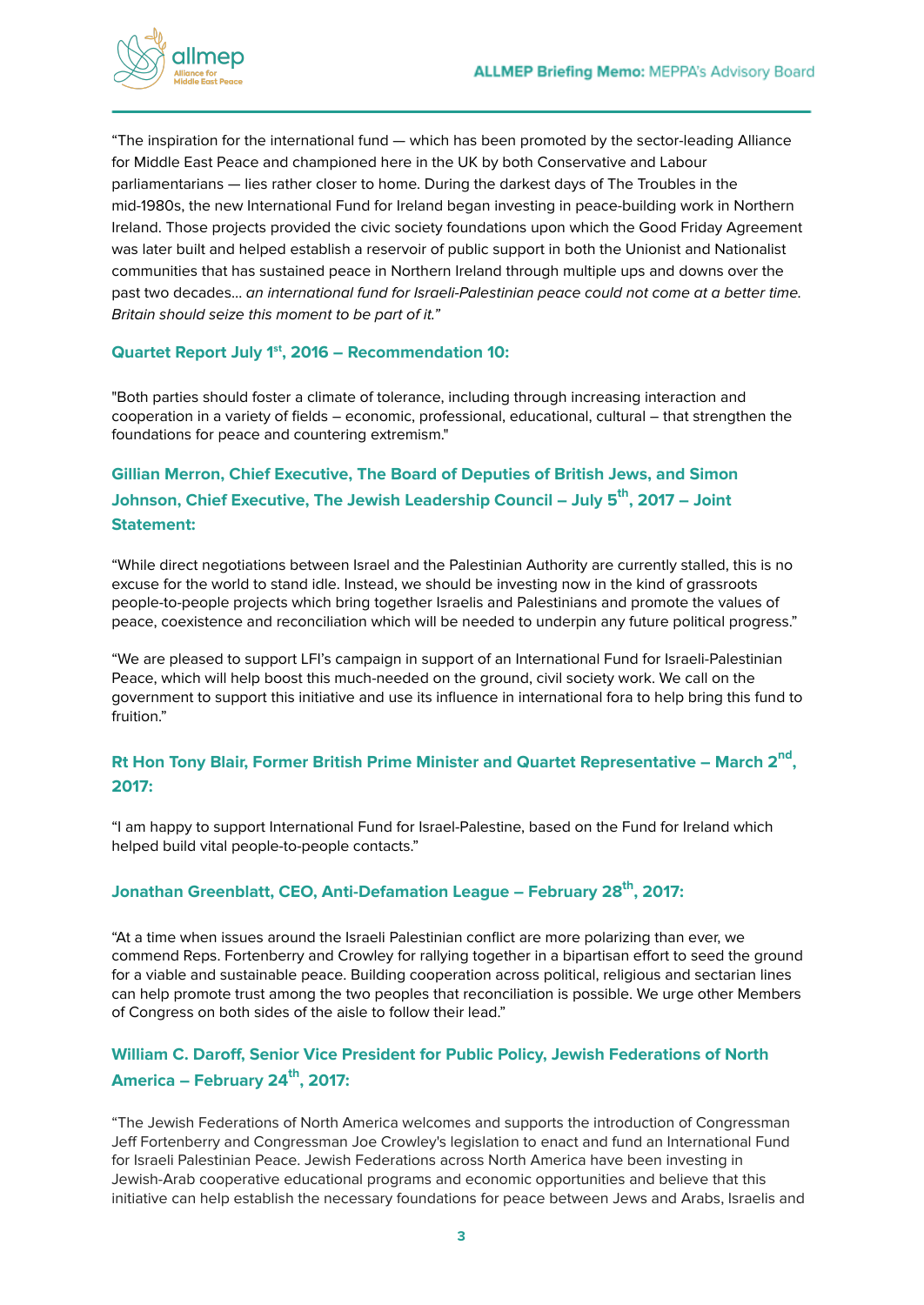

Palestinians. We urge members of Congress to help those on the ground looking for peace to get behind this initiative."

# **Open letter by 56 UK MPs to Secretary of State for International Development – December 12 th , 2016:**

"We urge you to both support the creation of the International Fund for Israeli-Palestinian Peace, and to show Britain's commitment to this vital cause by increasing spending on coexistence work. As an interim measure, we would like to see spending rise from its current level to £1.35m. Without sufficient funding – either from governments or private philanthropy – coexistence projects are currently only able to have a limited impact. Operating at scale and properly funded, they could, however, help to build powerful constituencies for peace in Israel and Palestine, forcing leaders in both countries to return to meaningful negotiations."

## **Friends Committee on National Legislation – February 22 nd , 2017:**

"FCNL thanks Congressman Crowley and Congressman Fortenberry for their bipartisan effort to support Israeli-Palestinian peacebuilding efforts. Congress should seize the opportunity to amplify the voices of Israelis and Palestinians working for a just and lasting peace, and support this initiative."

# **Hilik Bar, MK, Deputy Speaker of the Knesset and Chair of the Lobby on resolving the Arab Israeli Conflict, February 28 th , 2017:**

"As a long term believer in the people-to-people movement I am delighted that Congressman Jeff Fortenberry and Congressman Joe Crowley have taken a leadership role in introducing the International Fund for Israeli Palestinian Authorization Act. I have followed this initiative and have written letters to the diplomatic community in support of it. A solid foundation of trust between Israelis and Palestinians is essential for ensuring success at the negotiating table and the Fund can help bring the necessary resources to enable the groups who build this trust to thrive."

#### **Jewish Council for Public Affairs – February 2017:**

"The Jewish Council for Public Affairs long has supported the vision of two states, a Jewish and democratic Israel alongside a state of Palestine, living side-by-side in peace and security. While a final status agreement remains elusive, Israeli and Palestinian NGOs have continued to work on the ground to foster greater understanding and mutual's respect, and to find ways of enhancing the quality of life for both peoples. In essence, building an environment of peace from the ground up. Today a bill is being introduced in the House of Representatives by Congressman Fortenberry of Nebraska and Congressman Crowley of New York that calls for an international grant making body. Together with the Jewish Federations of North America, the American Jewish Committee and others, the JCPA is pleased to add its endorsement. And we hope our member agencies will advocate support to members of Congress in their respective communities as well."

# **Shimon Fogel, CEO, The Center for Israel and Jewish Affairs (CIJA) Canada – The Globe and Mail – January 15 th , 2017:**

"CIJA has recommended a number of these types of programs to Canadians for years through our Seek Peace and Pursue It initiative. This includes projects to unite Jewish and Arab teenagers, university students, medical professionals, and community leaders. Recently, international groups like the Alliance for Middle East Peace have launched a more comprehensive and ambitious agenda to advance the same objective."